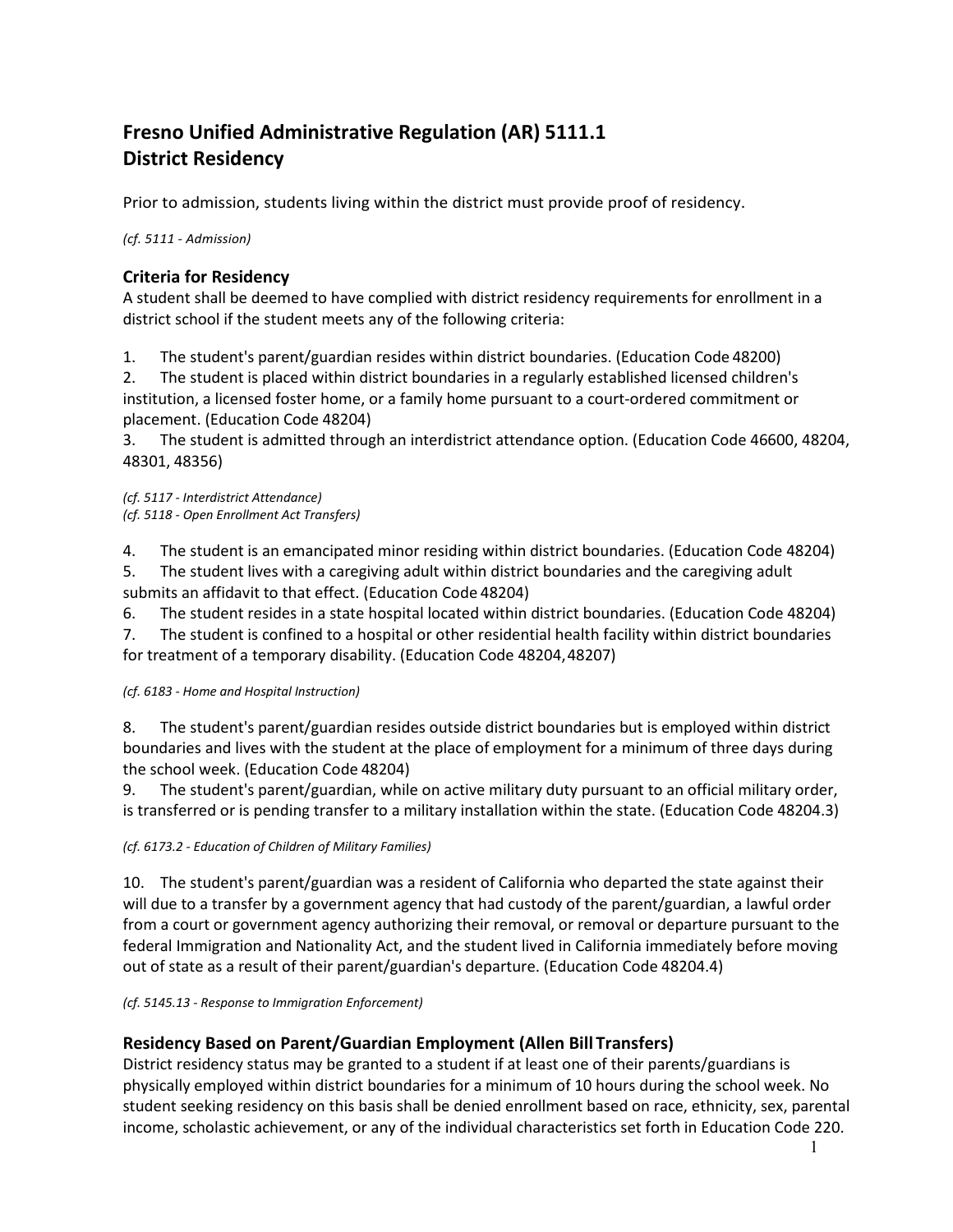However, the Superintendent or designee may deny enrollment into the district if any of the following circumstances is present: (Education Code 48204)

1. The additional cost of educating the student would exceed the amount of additional state aid received as a result of the transfer.

2. Enrollment of the student would adversely affect the district's court-ordered or voluntary desegregation plan as determined by the Governing Board.

3. Other circumstances exist that are not arbitrary.

4. Such circumstances may include, but are not limited to, overcrowding of school facilities at the relevant grade level.

Once a student establishes residency on this basis, they shall not be required to reapply for enrollment in subsequent years. The student may continue to attend school in the district through the highest grade level offered by the district if the parent/guardian so chooses and if at least one parent/guardian of the student continues to be physically employed by an employer situated within district boundaries, subject to the exceptions in items #1-3 above. (Education Code 48204)

The Superintendent or designee may deny a transfer out of the district by a student whose parent/guardian is employed within the boundaries of another district if the difference between the number of students entering and exiting the district on the basis of parent/guardian employment exceeds the limits prescribed in Education Code 48204. (Education Code 48204)

### **Proof of Residency**

The district shall not solicit or collect information or documents regarding the citizenship or immigration status of students or their family members for the purpose of determining residency within the district. (Education Code 234.7)

A student may establish residency by documenting that they live with a parent/guardian within the district; that they are an emancipated minor living in the district; that they are in the courtappointed care of a licensed foster home, family home, or children's institution within the district; or that they live in the home of a care-giving adult within the district. (Education Code 48204)

Reasonable evidence of residency may be established by documentation, showing the name and address of the parent/guardian within the district, including but not limited to any of the following: (Education Code 48204.1)

- 1. Current property tax payment receipts.
- 2. Rental property contract, lease, or payment receipts.
- 3. Recent utility service, contract, statement, or payment receipts.
- 4. Declaration of residency executed by the student's parent/guardian.
- 5. Pay stub
- 6. Voter registration
- 7. Correspondence from government agency
- 8. Voluntary inspection of resident by school district personnel.

9. If the student is an unaccompanied youth as defined in 42 USC 11434a, a declaration of residency executed by the student

10. If the student is residing in the home of a caregiving adult within district boundaries, an affidavit executed by the caregiving adult in accordance with Family Code6552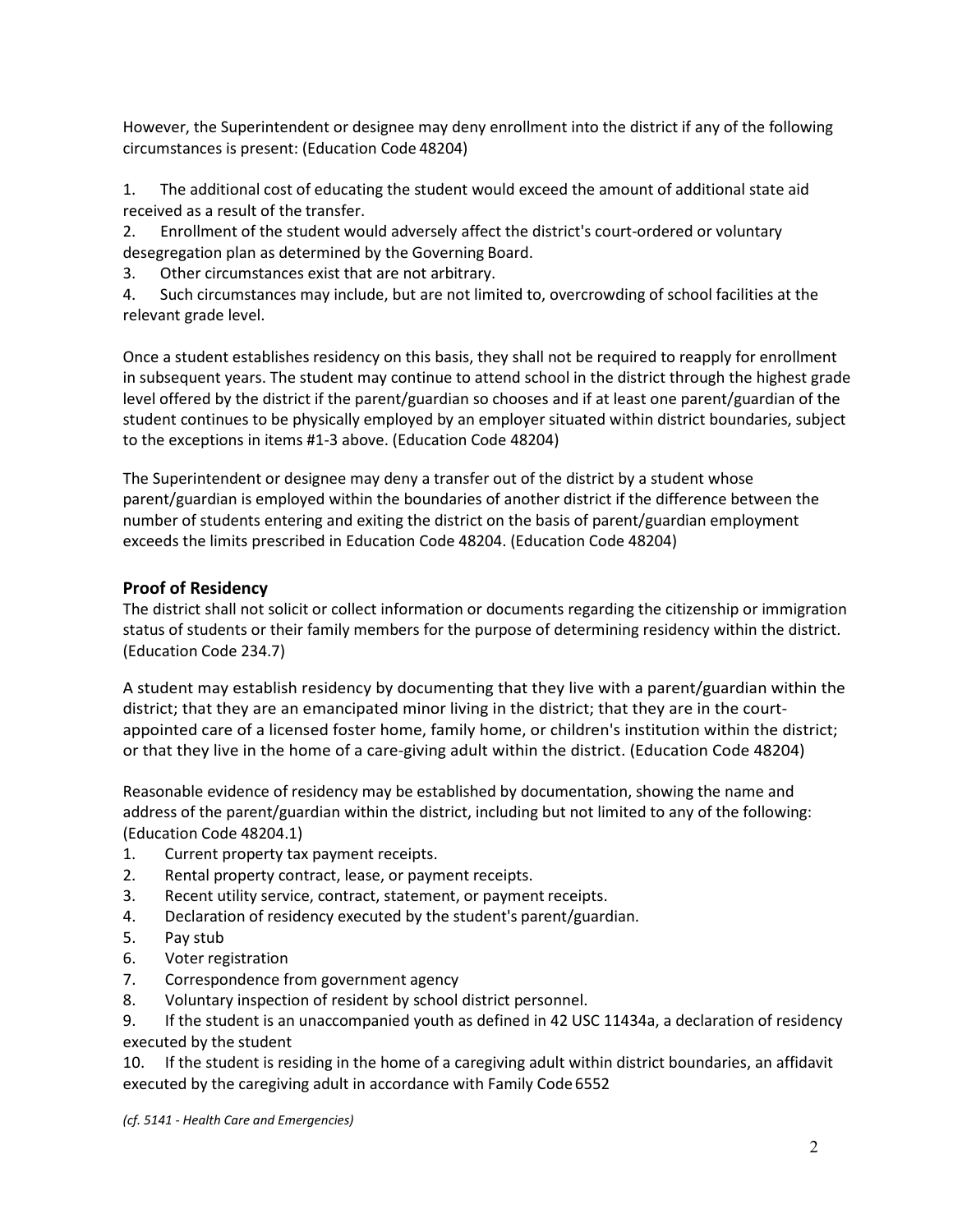A parent/guardian seeking residency status on the basis of their employment within district boundaries shall submit proof of the employment which may include, but not be limited to, a paycheck stub or letter from their employer listing a physical address within district boundaries. Such evidence shall also indicate the number of hours or days per school week that the parent/guardian is employed at that location.

A parent/guardian who is transferred or pending transfer into a military installation within the state shall provide proof of residence in the district within 10 days after the published arrival date provided on official documentation. For this purpose, they may use as their address a temporary on-base billeting facility, a purchased or leased home or apartment, or federal government or public-private venture offbase military housing. (Education Code 48204.3)

A student whose parent/guardian's departure from the state occurred against their will pursuant to item #10 in the section "Criteria for Residency" above shall be in compliance with district residency requirements if they provide official documentation of the parent/guardian's departure and evidence demonstrating that the student was enrolled in a public school in California immediately before moving outside the state. (Education Code 48204.4)

Any homeless or foster youth or student who has had contact with the juvenile justice system shall be immediately enrolled in school even if they are unable to provide proof of residency. (Education Code 48645.5, 48852.7, 48853.5; 42 USC 11432)

*(cf. 6173 - Education for Homeless Children) (cf. 6173.1 - Education for Foster Youth) (cf. 6173.3 - Education for Juvenile Court School Students)*

## Safe at Home/Confidential Address Program

When a student or parent/guardian participating in the Safe at Home program requests that the district use the substitute address designated by the Secretary of State, the Superintendent or designee may request the actual residence address for the purpose of establishing residency within district boundaries but shall use the substitute address for all future communications and correspondence and shall not include the actual address in the student's file or any other public record. (Government Code 6206, 6207)

#### *(cf. 3580 - District Records)*

The district shall retain a copy of the document or written verification offered as proof of residency. In addition, the district shall annually verify the student's residency and retain a copy of the document or written statement offered as verification (5 CCR432).

If a district employee reasonably believes that a parent/guardian has provided false or unreliable evidence of residency, the Superintendent or designee shall make reasonable efforts to determine whether the student resides in the district.

District residency is not required for enrollment in ROC or ROP. (Education Code 52317)

A Caregiver's Authorization Affidavit, a Homeless Affidavit or an Affidavit or Residency may be acquired through the Office of Student Services.

Caregiver affidavits establish district residency only, not a student's school of attendance, which